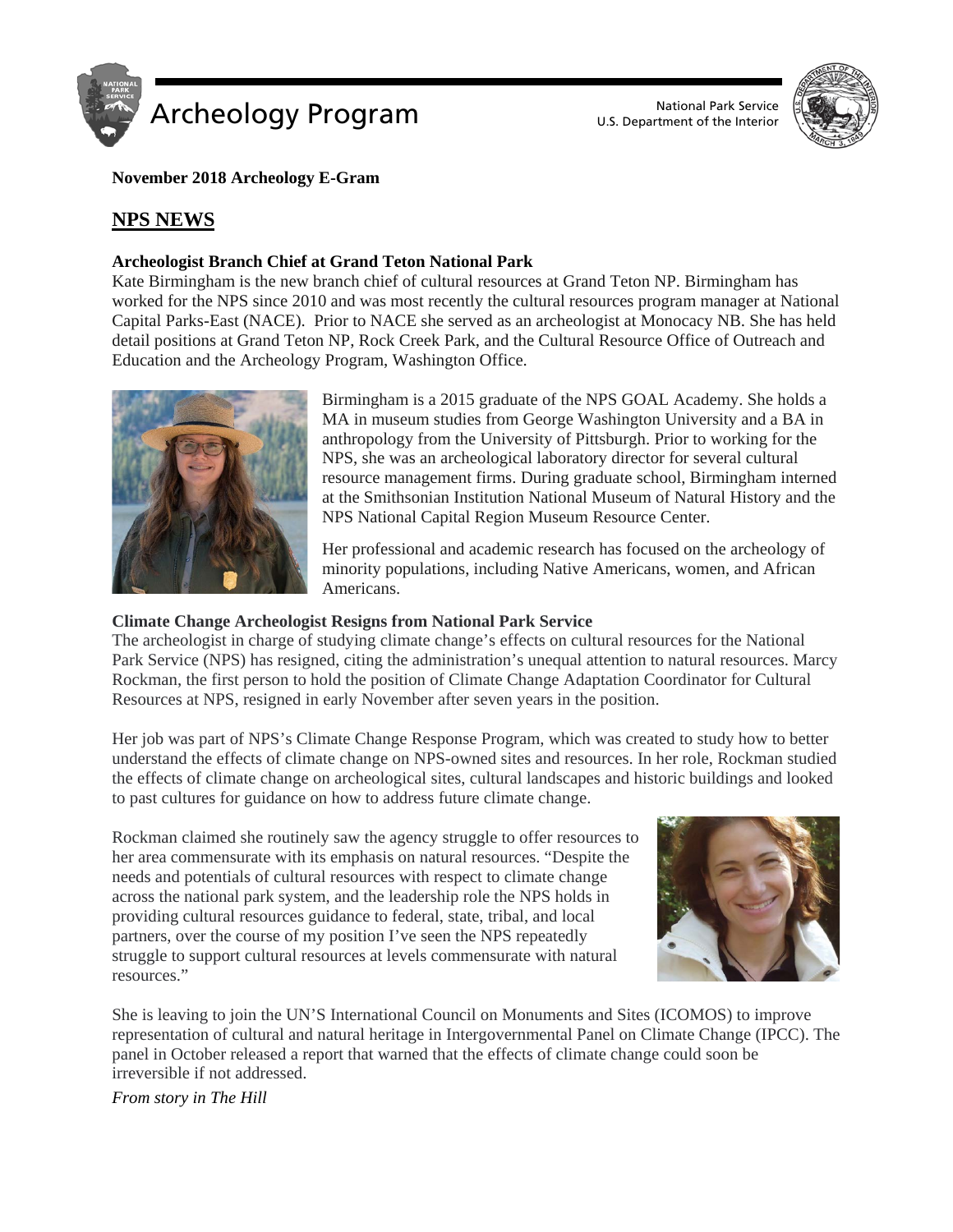#### **Find at Arlington House Connects to George Washington**

Excavations at Arlington House in Arlington National Cemetery have turned up rare fragments of the "States china," a set of dishware commissioned in China for Martha Washington over 200 years ago by a Dutch admirer of the United States. NPS archeologist Michael Roller said it was the first time that remnants of the dishware had been unearthed at Arlington House since the 1950s. Only 21 pieces of the custom-decorated 45-piece set are known to exist and some of them are damaged. Mount Vernon has eight. The White House has three. The rest are scattered among other institutions.



The survey also turned up part of the foundation of the vanished "Temple of Fame," which stood in the garden outside Arlington House from 1884 to 1967, when it was demolished. The temple, with stone columns and a tin dome, bore the names of George Washington and Civil War heroes including Abraham Lincoln and Ulysses S. Grant.

Native Americans had occupied the site long before George Washington Parke Custis, biological grandson of Martha Washington and adoptive son of George Washington, leveled a hill on the site to build Arlington House. The mansion, with its eight columns and grand portico, was built mostly by enslaved African Americans between 1802 and 1818.

Custis idolized George Washington and had Arlington built in part as a memorial to the nation's first president. At Arlington House, he gathered Washington memorabilia and artifacts. They included his grandmother's bequest of her "set of tea china that was given me by Mr. Van Braam every piece having MW on it," as Martha Washington put it in her will.

The excavation, and an archeological survey at the site, are part of a \$12.35 million renovation project at the property funded by philanthropist David M. Rubenstein.

*From story by Michael E. Ruane, Washington Post*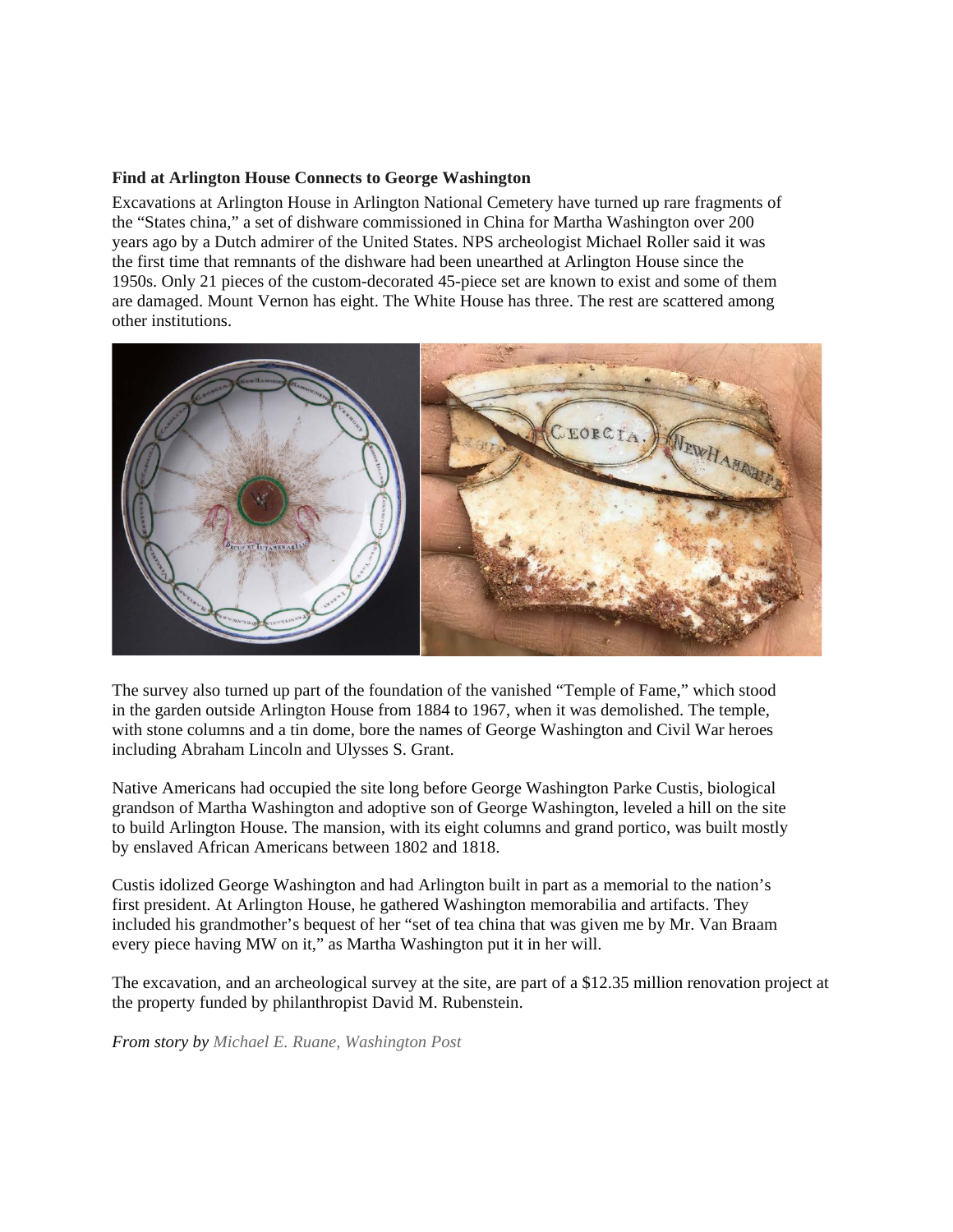**Former National Park Service Chief Archeologist on National NAGPRA Review Committee** The National NAGPRA Review Committee met in Washington, D.C. on October 17-19, 2018, at Department of Interior headquarters. At the meeting, it was announced that Dr. Frank McManamon had been appointed to serve a four year term on the panel. Dr. McManamon was nominated by SAA and other national museum and scientific organizations.

## *By David Lindsay*, *Manager, Government Affairs*, *Society for American Archaeology*

## **Teaching with Archeology**

The Archeology Program has created ten new lesson plans about archeology on the NPS Education Portal. Six of the lesson plans focus on historical studies: "Crashing the Gates" about three early female archeologists in national parks; "Frederick Douglass, the Educator of Anacostia;" "Nickels to Dollars: Maggie L. Walker's Quest for African American Empowerment;" and "Neither Cold Nor A Harbor: A Civil War Soldier's Experience at the Battle of Cold Harbor." All but the Crashing the Gates series feature 3D-scanned artifacts. Four additional lesson plans focus on technological tools that archeologists utilize, including faunal studies, magnetometry, pollen analysis, and x-ray fluorescence.

Interns Caroline Gardiner and Megan Winnick created the lesson plans to teach students what archeology is and how it relates to concepts that they are already learning in the classroom, such as chemistry, geology, and history. The majority of the lessons use case studies from parks, which allow students to see how the concepts they are learning are applied in the real world.

Find the lesson plans on the NPS Education Portal at https://www.nps.gov/teachers/index.htm

## **Contact:** Teresa Moyer, [teresa\\_moyer@nps.gov](mailto:teresa_moyer@nps.gov)

**Whiskeytown National Recreation Area and USGS Works on Imagery Analysis Using Drones** The NPS and the USGS are jointly investigating the post-fire impacts of bulldozed fire breaks and other changes at Whiskeytown NRA. Of the park's 42,000 acres, 38,000 burned during the recent Carr Fire, the sixth most destructive fire in California history. NPS has partnered with the USGS Western Ecological Research Center to conduct high resolution ortho-imagery before and after the winter rainy season to identify changes in topography, cultural sites, and vegetation following the Carr Fire.

The terrain of Whiskeytown is extremely steep with exceptionally erosive soils. Erosion associated with the loss of vegetation, fire intensity, and fire suppression activities may lead to adverse impacts to the park's natural and cultural resources this winter. USGS will use topographical characteristics and ortho and infrared multispectral imagery to 1) survey areas for potential erosion and debris flows, 2) survey specific cultural resource features at risk from erosion, 3) survey for abandoned mines that are now exposed on the landscape, and 4) assess vegetation health and regrowth.

To do this, the USGS will fly Unmanned Aircraft Systems (UAS; aka drones) with specialized sensors to make high resolution ortho imagery and digital elevation models. Edge sensor surveys, which provides 5 band multispectral data, will assess vegetation health and regrowth over time. This high-resolution data collection technique using drones has rarely been applied to post-fire assessments and monitoring. Consequently, NPS management can direct resources to areas where cultural and natural resources are experiencing erosion or debris flows to mitigate future impacts on the landscape.

*From story by Matthew Switzer*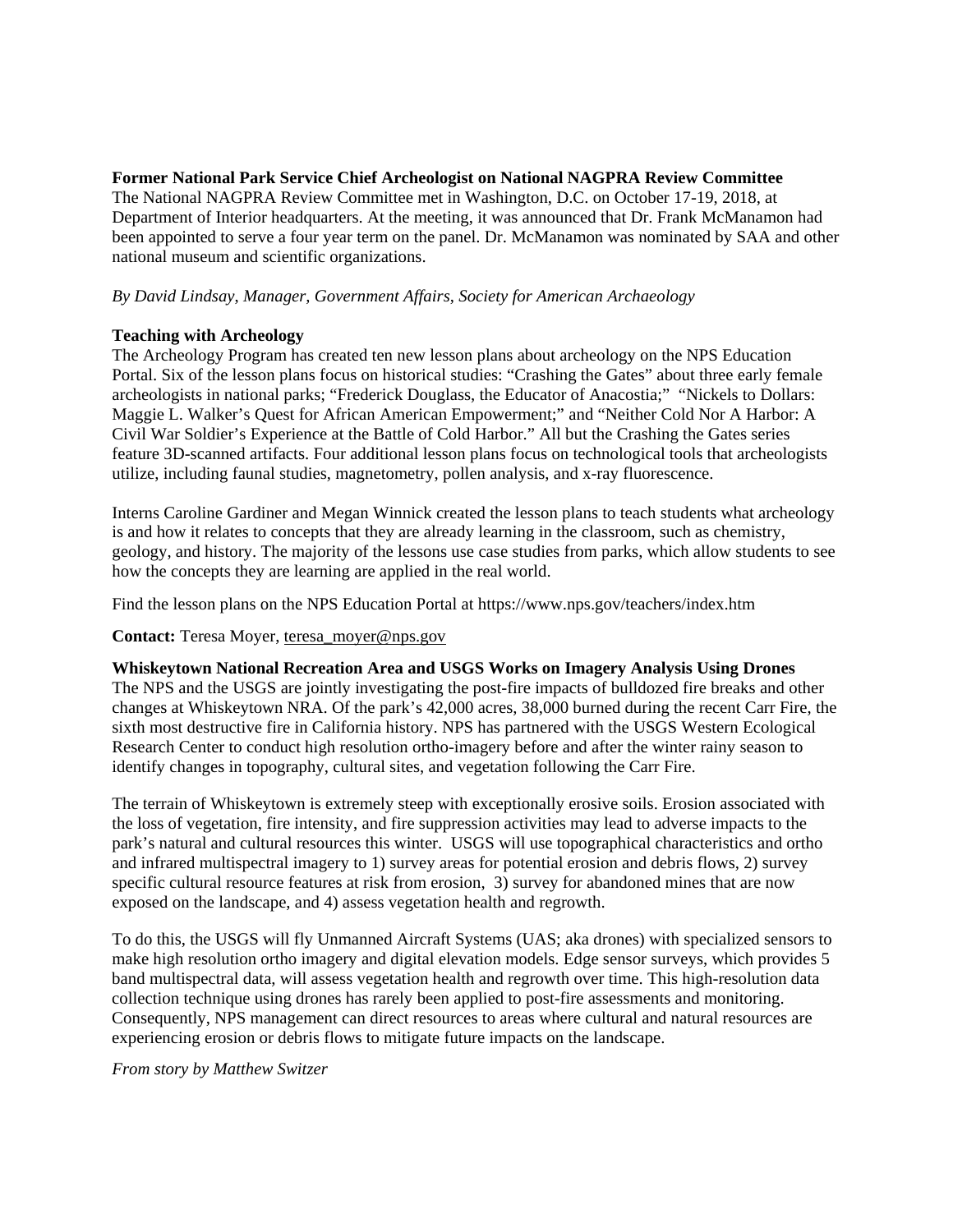## **Tooth from Bering Land Bridge National Preserve Linked to Alaska's Early Inhabitants**

Research on a 9,000-year-old child's tooth has reshaped our understanding of Alaska's ancient people, their genetic background and their diets. The tooth represents the second known discovery of a population of migrants known as Ancient Beringians. The find indicates that Ancient Beringians remained in Alaska for thousands of years after first migrating across the Bering Land Bridge that connected eastern Asia and Alaska. The research included genetic analysis of 15 diverse bone samples from sites across North and South America, revealing a broad picture of how the Americas were populated by its earliest peoples.

The Alaska tooth had been largely forgotten since it was excavated in 1949 by Danish archeologists from the Trail Creek Caves Site on Alaska's Seward Peninsula. For almost 70 years it remained in storage in Copenhagen, Denmark, until it was found in 2016 by NPS archeologist Jeff Rasic, who was conducting new analyses of this old collection.

"This one small tooth is a treasure trove of information about Alaska's early populations, not only their genetic affinities but also their movements, interactions with other people and diet," said Rasic. Radiocarbon dating determined the tooth, which belonged to a 1½-year-old child, is the oldest human specimen in the North American Arctic — more than twice as old as the next oldest remains. Genomic testing connected the tooth to the Ancient Beringian lineage. The first traces of that population were discovered in 2013 by a team led by University of Alaska Fairbanks (UAF) professor Ben Potter at a site in Alaska's Interior. When looked at together, those two sites — separated by about 400 miles and 2,500 years — show that Ancient Beringians were present across the vast expanse of Alaska for millennia.



Artifacts from Helge Larsen's 1949-1950 excavations at the Trail Creek Caves Site are housed at the Danish National Museum in Copenhagen, Denmark. (*NPS photo by Jeff Rasic)*

Researchers worked with tribal officials from the Seward Peninsula village of Deering to coordinate efforts to study the tooth. Analysis at UAF's Alaska Stable Isotope Facility also revealed surprising details about the lives of the child and, by proxy, the mother who fed the child.

"The child's food sources were entirely terrestrial, a sharp contrast with other sites that indicate inclusion of anadromous fish and marine resources," said analyst Matthew Wooller, who works at UAF's College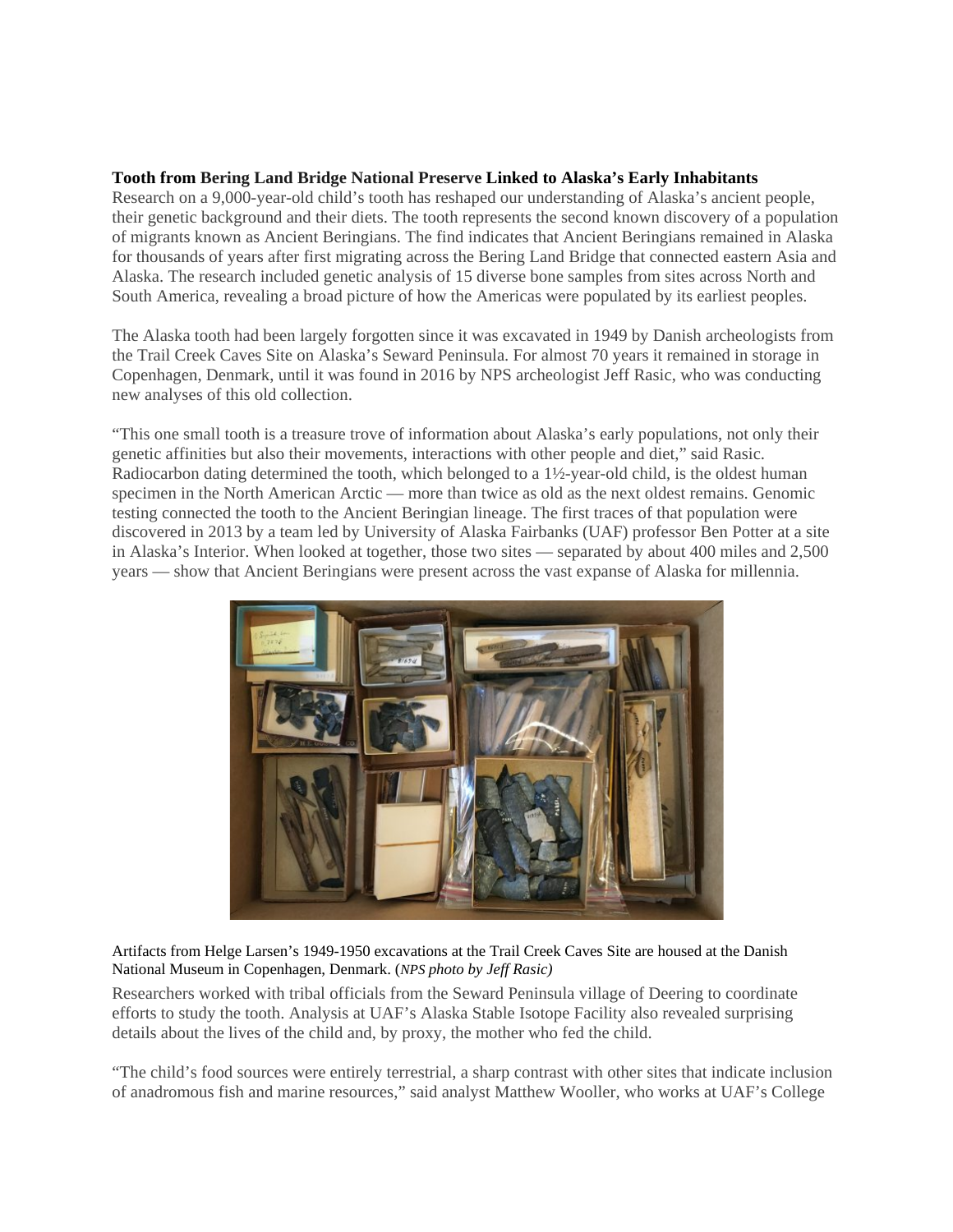of Fisheries and Ocean Sciences. That land-based diet is a surprise — during the time the child lived on the Seward Peninsula, sea levels had risen to nearly modern levels. Those rising waters had cut off the Bering Land Bridge and surrounded most of the peninsula, making marine resources accessible.

Further isotope results and modeling, which were conducted by Rasic, Wooller and Clement Bataille from the University of Ottawa, determined the family resided in the region surrounding the caves, and were not migrants from elsewhere in Alaska or Siberia.

Investigation of the tooth, conducted by researchers at UAF and the NPS in Alaska, was part of a larger paper published November 8, 2018, in the journal *Science*.

*From story by Jeff Richardson, University of Alaska News and Information*

**National Park Service Tribal Historic Preservation Program Announces 25th Anniversary Report**  In celebration of Native American Heritage Month, the NPS Tribal Historic Preservation Program has released a new website and a special edition  $25<sup>th</sup>$  Anniversary report. The website provides enhanced support for prospective Tribal Historic Preservation Officers including links to the THPO application and online training.

The 25<sup>th</sup> Anniversary issue features articles submitted by tribes. They highlight the development of innovative heritage preservation documentation, including a Cultural Atlas developed by the Hualapai Tribe, and 726 archeological surveys conducted on the tribal lands of the Lac du Flambeau Tribe. The 25th Anniversary report checks in with some of the first 12 THPOs, established in 1996.

The NPS, per NHPA, reviews and approves applications from federally recognized tribes to establish Tribal Historic Preservation Office (THPO) partnerships. When tribes establish these partnerships, they choose to accept historic preservation responsibilities on tribal land that would otherwise rest with State Historic Preservation Offices.

To learn more about the Tribal Historic Preservation Program, and read the 25<sup>th</sup> Anniversary report, go to [nps.gov/THPOProgram.](http://nps.gov/THPOProgram)

**Contacts:** Jamie Lee Marks, NPS THPO Program Manager, 202-354-6463; Jennifer Talken-Spaulding, Bureau Cultural Anthropologist, 202-354-2090



#### **The Federal Archeologist's Bookshelf: Protective Shelters for Archeological Sites**

International Centre for the Study of the Preservation and Restoration of Cultural Property (ICCROM) has made available a volume available for free download for those working on the protection, conservation, and

management of archeological heritage. *Protective Shelters for Archeological Sites* addresses the issue of protective shelters, recording the results of a week-long symposium in 2013 that used the archeological site of Herculaneum as an "open classroom."

ICCROM's partners in the MOSAIKON initiative, the Getty Foundation, the Getty Conservation Institute and ICCM, worked with the British School at Rome and the Herculaneum Conservation Project to bring together heritage professionals from ten Mediterranean countries with a group of international colleagues with relevant expertise regarding shelters. The participants represented a cross-section of disciplines and a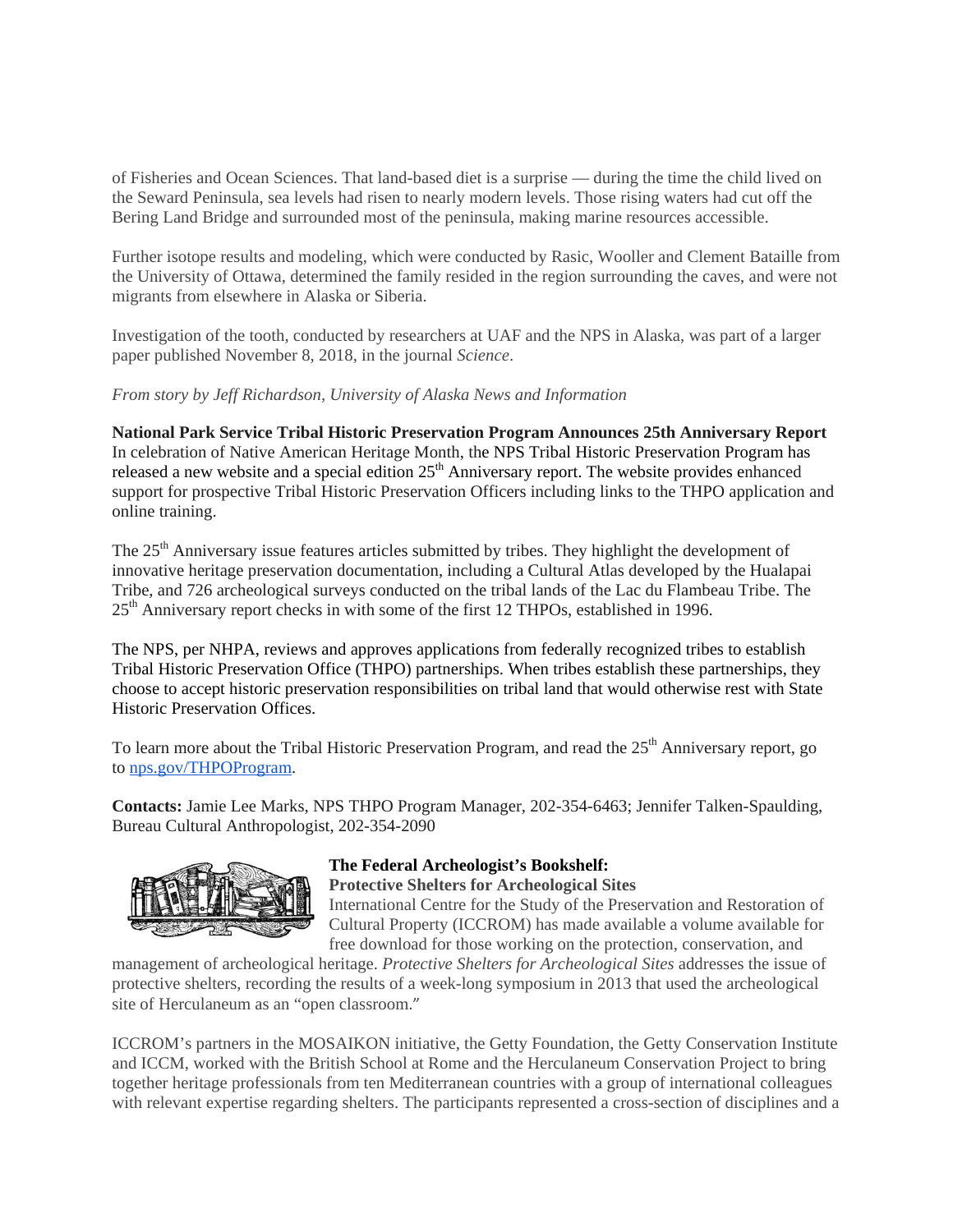range of experiences in the conservation and management of sites with mosaics, and each one presented a relevant case studies from their country, which tied the discussion to real sites and challenges.

The publication is divided into four sections:

- 1. The process of sheltering
- 2. Approaches to shelters around the Mediterranean
- 3. Insights into Mediterranean practice
- 4. Considerations

This publication furthers the discourse regarding protective shelters for archaeological sites and offers heritage practitioners guiding principles when faced with sheltering decisions.

To download a copy of the publication, go to https://www.iccrom.org/news/protective-sheltersarchaeological-sites

## **Message From the Archeology E-Gram Staff**

For the past 14 years the Archeology E-Gram has provided timely and useful information about training, educational resources, research, and archeological events to archeologists in the NPS, other Federal agencies, and the wider archeological community.

In 2018, we celebrated with Joe Watkins and Jim Bradford their retirements. We mourned the loss of our colleagues Ruthann Knudson and Steve Daron. We said goodbye to Marcy Rockman. We noted archeologists who are accepting new responsibilities in regional offices, park integrated resource programs, and other areas of the NPS. And awards! A number of archeologists received awards this year, including Thadra Stanton, the Urban Archeology Corps, Rolando Garza, Jim Bradford, and Angelyn Bass (University of New Mexico; for work on NPS sites).

The "Federal Archeologist's Bookshelf" reviewed a number of books and articles this year, including

- *From Landscapes of Meaning to Landscapes of Significance in the American* **Southwest** by Matthew J. Liebmann. American Antiquity, Vol. 82 (4) 642-661.
- *Late Modernity and Community Change in Lattimer No.2: The American Twentieth Century as Seen through the Archaeology of a Pennsylvania Anthracite Town* by Michael P. Roller Historical Archeology, published online 08 February 2018.
- *Climate change and the deteriorating archaeological and environmental archives of the Arctic* Jorgen Hollesen, Martin Callanan, Tom Dawson, Rasmus Fenger-Nielsen, T. Max Friersen, Anne M. Jensen, Adam Markham, Vibeke V. Martens, Vladimir V. Pitulko & Marcy Rockman Antiquity Vol. 92: 573-586.
- *Yellowstone Science* Volume 26-1 (all about archeology!)

We also saw the court decision stand in Wilderness Watch vs. Creachbaum appeal, supporting Olympic Wilderness's decision to protect cultural resources.

We encourage you to submit news items, training announcements, report titles and summaries for "The Federal Archeologist's Bookshelf," and suggestions for other features. We have thoroughly enjoyed working with everyone who contributed to the Archeology E-Gram. The production and editorial staff of the Archeology E-Gram wish you and your families all the best for the coming year.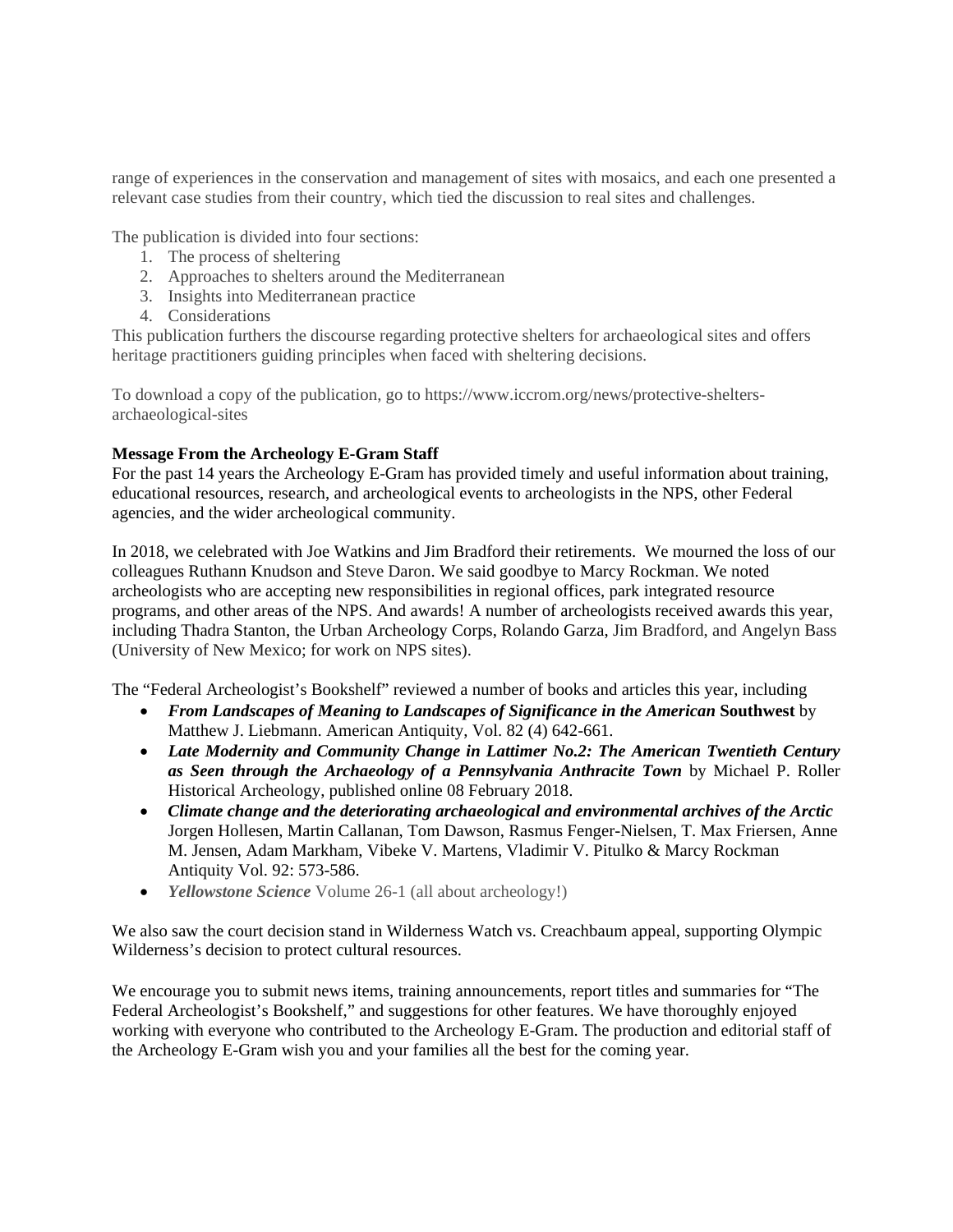## **FEDERAL NEWS**

## **Federal judge blocks Keystone XL pipeline**

A federal judge temporarily blocked construction of the controversial Keystone XL pipeline, ruling that the current administration had failed to justify its decision granting a permit for the 1,200-mile long project designed to connect Canada's oil sands fields with Texas' Gulf Coast refineries. The State Department has primary jurisdiction over the Keystone XL pipeline permit decision, by virtue of its authority to issue "presidential permits" for cross-border infrastructure projects.

The judge, Brian Morris of the U.S. District Court in Montana, said the State Department ignored crucial issues in order to allow the pipeline be built. In doing so, the administration ran afoul of the Administrative Procedure Act, which requires "reasoned" explanations for government decisions, particularly when they represent reversals of well-studied actions.

Among the judge's findings:

- The department "acted on incomplete information regarding" the potential damage to cultural resources in Indian territory along the route.
- The department failed to make a fact-based explanation for its course reversal, "let alone a reasoned explanation....'An agency cannot simply disregard contrary or inconvenient factual determinations that it made in the past, any more than it can ignore inconvenient facts'" in the present," Morris wrote, quoting judicial precedents.
- The department's analysis that "climate-related impacts" from Keystone "would prove inconsequential" needed a "reasoned explanation." It did not provide one.

*From story by Fred Barbash, Allyson Chiu and Juliet Eilperin, Washington Post*

# **GRANTS AND TRAINING**

## **Archaeological Violation Investigation Class**

Northland Research, Inc.'s Heritage Protection and Emergency Management team will offer a three-day **Archaeological Violation Investigation Class** in Jamestown, Virginia, Tuesday, March 26 through Thursday, March 28, 2019. The class is being sponsored by Colonial NHP and the NPS Archeology Program. The class will be held at the Historic Jamestowne Visitor Center.

The classes are open to all federal, tribal, state and other government agency law enforcement officers, archeologists, prosecuting attorneys, agency managers and other cultural resource staff members. (**Note:**  the investigation class has been determined to meet USDA Forest Service Law Enforcement & Investigations ARPA training requirements.)

**Contact:** Brent Kober at 480-894-0020, or [bkober@northlandresearch.com.](mailto:bkober@northlandresearch.com) The registration deadline for the classes is close of business on Friday, February 22, 2019.

## *SLIGHTLY OFF TOPIC:* **The 1868 Treaty of Fort Laramie Goes on Public View**

*From story by Dennis Zotigh, Smithsonian Magazine*

Between April 29 and November 6, 1868, tribal leaders from the northern plains signed a treaty with the U.S. government setting aside lands west of the Missouri River for the Sioux and Arapaho tribes. In this written agreement, negotiated at Fort Laramie in what is now Wyoming, the U.S. guaranteed exclusive